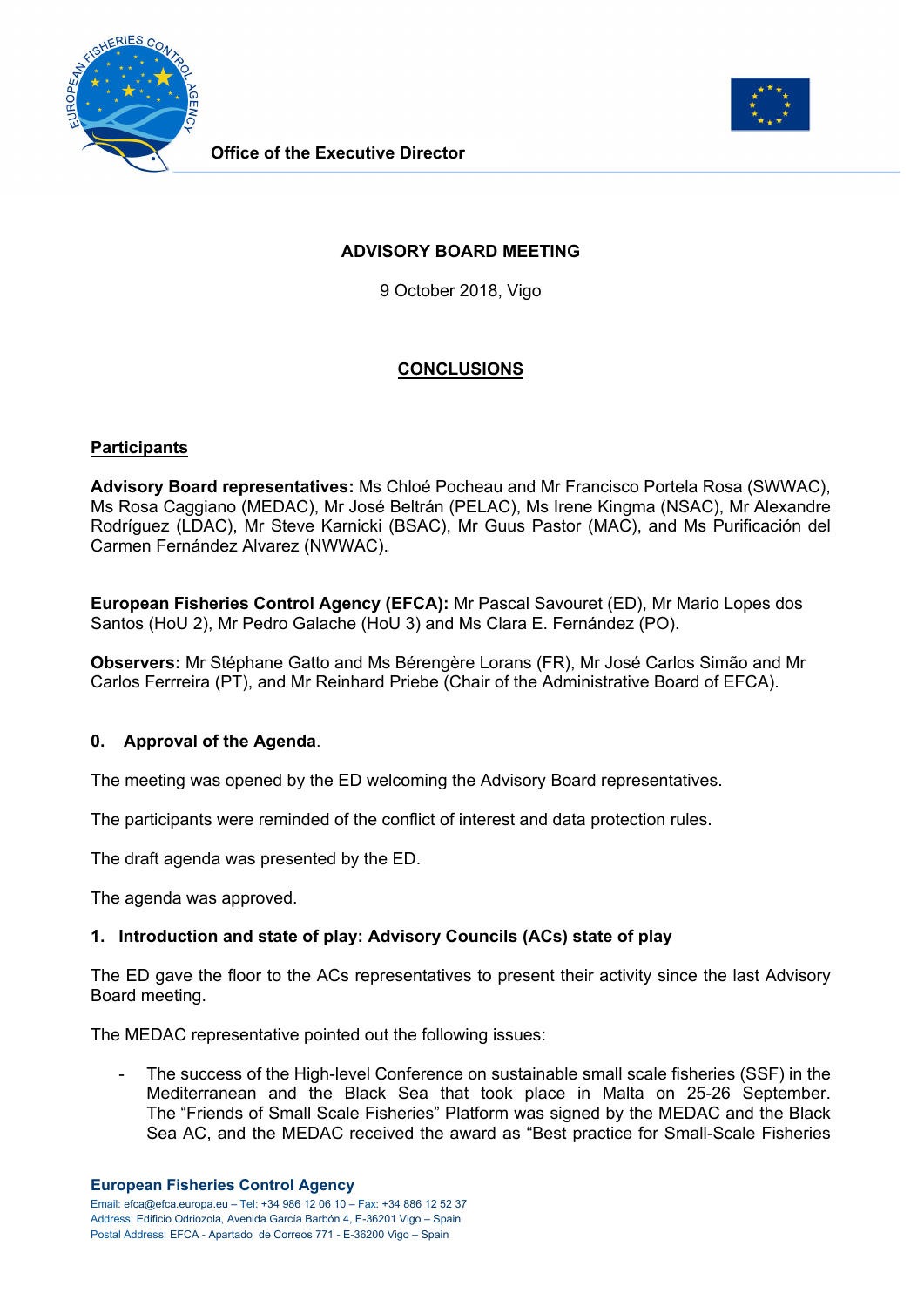Organisations". The MEDAC organised a side event during the Conference, "Involving artisanal fisheries in participatory approaches and decision-making processes". During the event the role of the 8 EU Mediterranean MS fisheries organisations was presented.

- On the draft Multiannual plan on the Western Mediterranean, specifically in relation to the exploitation of the demersal stocks, the MEDAC contribution was sent to the European Commission. It focused on the fact that the proposal does not include an ex-ante evaluation of the socio-economic impacts, management measures should be specific for each GSA, taking into consideration fishing activities of extra-EU fleets too operating in the Mediterranean Sea. The most crucial aspect is the ban on 100m depth fisheries, where no scientific basis is mentioned in support to it. The MEDAC representative highlighted that an effort has been made to find a compromise with the NGOs.
- Active involvement in the revision of the Control Regulation, the new EMFF, the proposal on the Technical measures and the European Parliament draft report on the small pelagics in the Adriatic Sea.
- At the request of the High Level Group PESCAMED, the MEDAC has drafted a joint recommendation on discard management plans for species listed in Annex III of the MedReg. The MEDAC representative pointed out that after 4 years of the entry into force of the landing obligation (LO), considering the practical aspects and the costs, it is not feasible to land the undersized fish in any of the 8 Mediterranean MS and therefore another solution needs to be found. In this respect, MEDAC suggested to MS to draft management plans that have to take into account the specific nature of the fleets in question and the socioeconomic consequences of the spatial/temporal closure measures, paying particular attention to small-scale fisheries.

The HoU 3 mentioned that EFCA is ready to work with the Member States to start implementing the measures in the MED with the new SCIP/JDP, covering not only the highly migratory species, but also in relation to the LO for the species to be covered from 2019.

The LDAC representative welcomed the Commission proposal to amend the Founding Regulation of EFCA so it could increase its mandate in terms of work to implement MCS aspects on the international dimension of the CFP.

He highlighted the following developments since the last Advisory Board meeting:

- Increased interaction with COMHAFAT and FAO. At the ministerial conference meeting of COMHAFAT held in August 2018, an action plan was formally adopted for the next 3 years to implement a regional observer control programme at sea and a regional harmonised control port scheme, building on existing regional programme initiatives and in line with FAO Port State Measures Agreement. The Tuna Transparency Project developed by the Spanish and French tuna purse seine industry within the LDAC was mentioned as an example of reporting of fishing activities and fine-tuning in terms of data collection, control, physical and electronic monitoring and measuring, including the setting up of cameras on board as "electronic observers". The LDAC representative suggested the possibility to provide support to COMHAFAT in applying for specific actions/tasks through the implementation of the PESCAO project.
- During a bilateral meeting with FAO, the LDAC presented its work in the field of international fisheries governance. Possible synergies and common actions between both organisations were identified, e.g. promotion of ratification by flag states of international conventions and legal instruments maritime safety and decent labour conditions at sea, fight against IUU fishing linked to human rights and labour issues, Blue Forum involving fisheries stakeholders in Blue Growth and, artisanal fisheries in third countries. FAO announced that they will open a consultation articulated on series of dialogues on the social responsibility of the fisheries value chain, to which the LDAC showed its willingness to contribute actively.
- The LDAC has recently joined as partner an EU Horizon 2020 project called FarFish, aiming to improve sustainability and profitability of the European fishing fleet operating outside European waters. There are six case studies (2 in the high seas in the Atlantic (South-West FAO 41 and South East-SEAFO FAO 47)) and another four focusing on EEZ of third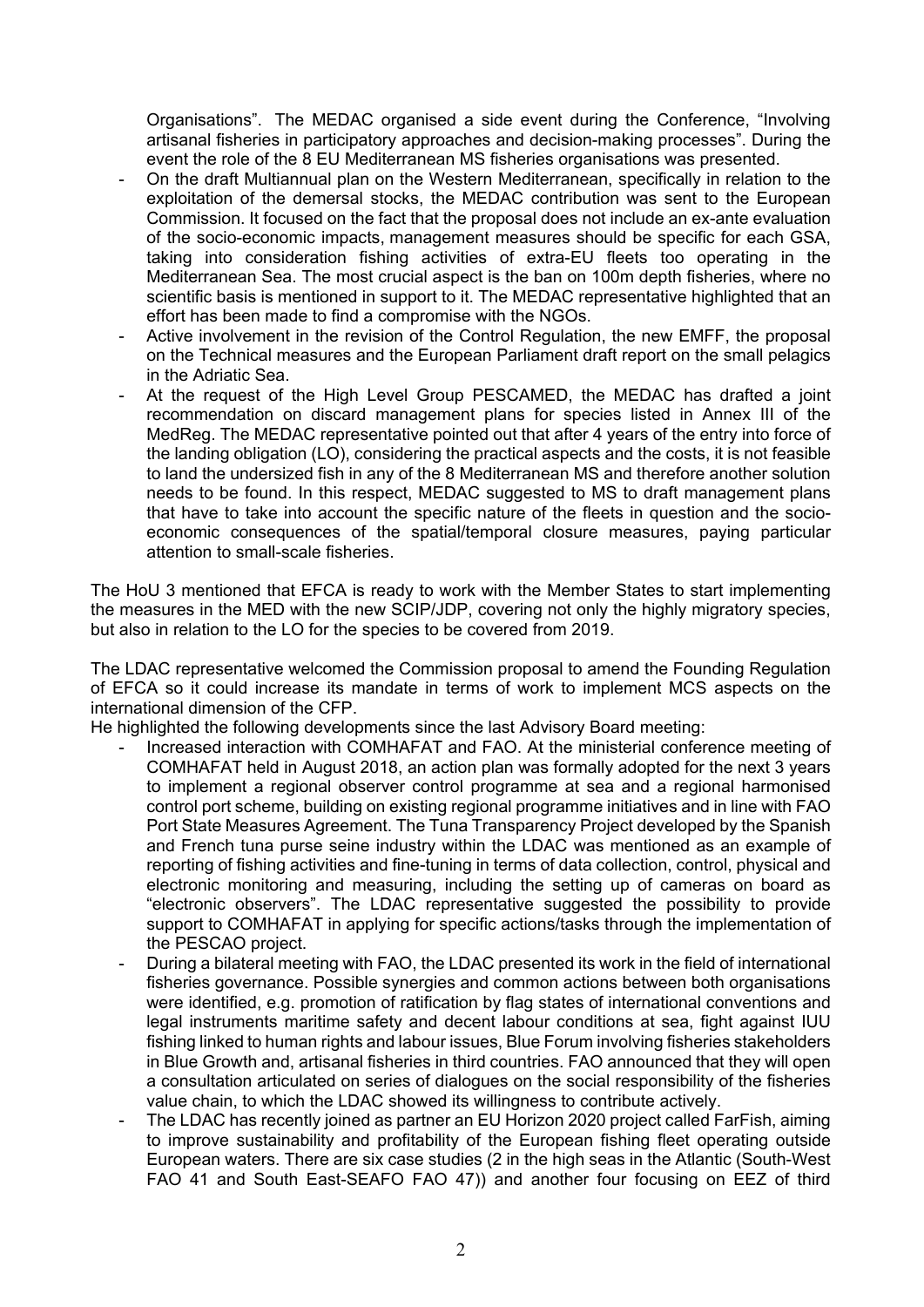countries, namely Mauritania, Senegal, Cabo Verde and Seychelles). The idea is to analyse the regulatory and management framework of the respective EU sustainable fisheries partnership agreements for each of these countries and to give policy recommendations to the Commission to overcome data gaps, management and institutional bottlenecks and to identify what can be improved in the next generation/modality of agreements.

- At the next LDAC working group 5, the focus will be on the sustainable management of the external fleet regulation, it is on the critical phase of implementation and necessary to discuss how the implementation can be improved.
- The LDAC will host the third series of Joint AC meetings to analyse the Brexit on the functioning, structure and composition of the ACs. This meeting has been scheduled for 4 December 2018 in Madrid. It will focus on how the Brexit will impact the LDAC operations from 30 March 2019 onwards, and the relationship between UK and EU stakeholders and vice versa.

On the Brexit, the ED mentioned that EFCA is cautious and its position will be aligned with that of the Commission.

The ED asked about the level of activity of the LDAC in the Indian Ocean and its position on the use of Fish Aggregating Devices (FADs).

The LDAC representative replied that the limitation on the number of FADs in tropical tuna fisheries would be on the table in the next ICCAT Annual meeting. He pointed out that many NGOs and artisanal fisheries are against the use of FADs due to its harmful effects on other stocks and in the ecosystem (drifting and abandoned FADs). The policy makers and the industry have also acknowledged that there is a need to improve knowledge on the impact of FADs on the ecosystem, developing initiatives on non-entangling FADs and leading towards the use of biodegradable FADs. They are working collaboratively in all these aspects with NGOs.

With reference to the Indian Ocean, it was mentioned that the LDAC has asked the Commission for unveiling a regional strategy. The LDAC representative pointed out the need to increase resources, partnerships and dialogue in the Indian Ocean with countries like the Seychelles or Mauritius.

The NSAC representative summed up the main working areas:

- The Brexit is the main issue on the table. Moreover, the new NSAC location would be soon decided.
- Their position on the SCIP consultation and CCTV cameras has been issued.
- The NSAC is preparing its advice on the revision of the Control Regulation due by mid-November. It will be looking at the control of the LO, the use of CCTV, the level playing field and how this affects the MS, REM, recreational fisheries and how to involve the small scale fisheries on the control system.

The ED mentioned that the Agency supports the REM concept. He highlighted that the level of misrecording and reporting on fishing mortality was still serious and the REM system could be a solution by changing some behavior.

The NSAC representative mentioned the exemption for plaice to the LO in The Netherlands, where there is an agreement with the industry to carry out a trial for a free documentation fishery.

The representative of the PELAC summed up the following actions of the PELAC:

- The LO and the Brexit remain major concerns.
- On the discard plans, their concerns in relation to the demersal catches in pelagic fisheries have been transmitted to the Commission.
- On the situation of the stocks, it seems that 35 stocks are in line with the MSY. However, the fleet decreases and there are quotas that remain not consumed. He called for better control of imports and a fair application of the rules.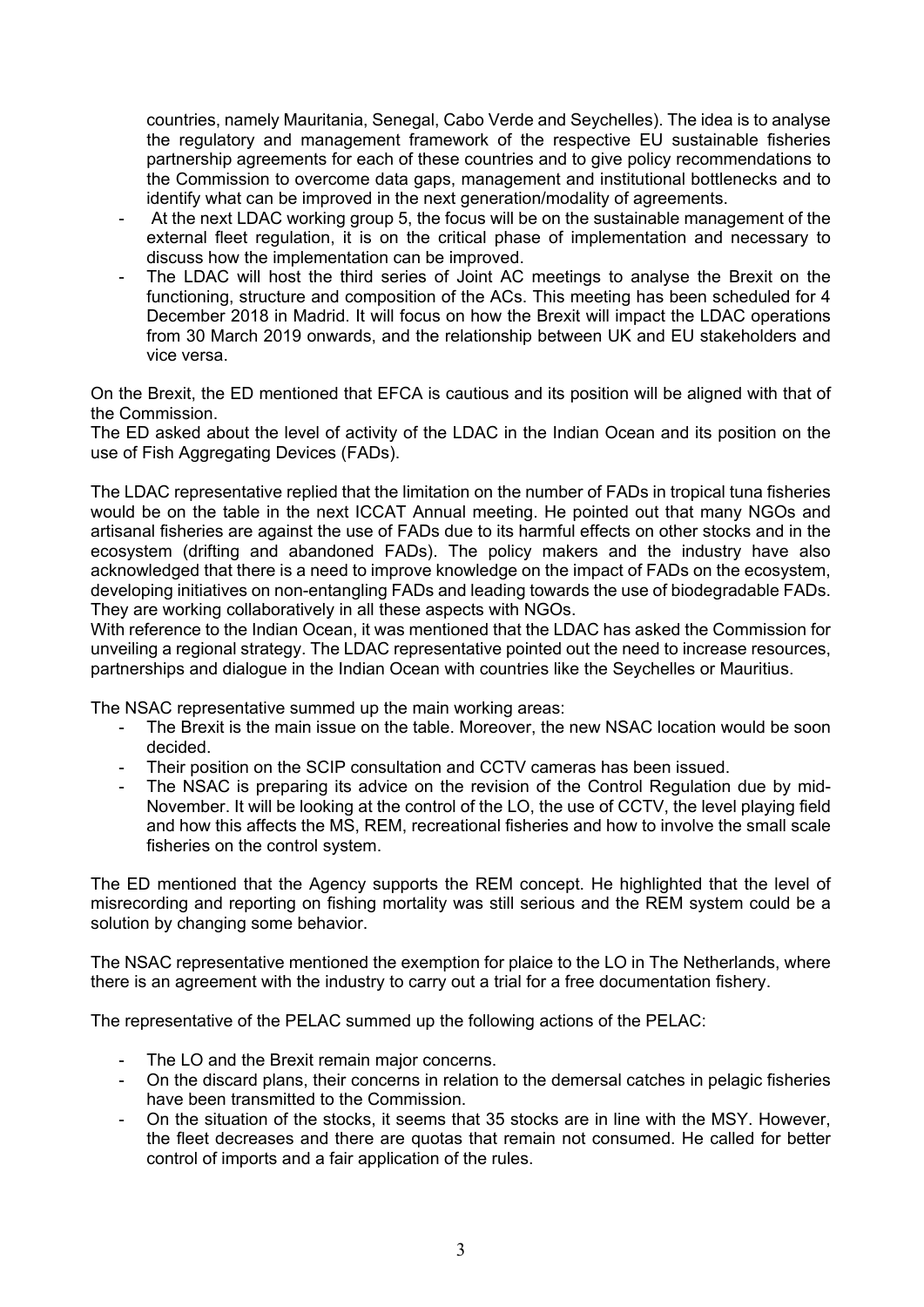Whit reference to ICES assessment, the PELAC industry disagrees with the current assessment of some species, especially mackerel and horse mackerel. New parameters have been implemented in the models. The industry thinks that the parameters need to be reconsidered and a new benchmark is needed.

- Regulation on Technical measures. There is an issue with mackerel in North-Western Waters. The text refers to a mesh size of 16 mm for small pelagic, but also 80 mm for demersal fishing, and therefore a clarification in this respect is needed.
- Other activities:
	- o Genetic project on mackerel evaluating 3 populations and several areas. Also in Africa to compare results.
	- o Recommendation of applications for suspensive quota.
	- o Review of the fisheries control system.
	- o Process of incorporation of new executive secretary.
	- o Meeting and integration in the Council for the Mid-Atlantic (USA).
	- o Preparing the opinion on the EMFF to be sent to the Parliament and the Council.

The ED asked which demersal species were impacting most on the PELAC activity. The PELAC representative referred to the hake. He also pointed out that the fleet has noticed a huge increase of mackerel, and referred to the difficulty of fishing other species due to the mackerel adjacent catches. He indicated a change in the model and called for a reevaluation by ICES.

The HoU 2 mentioned that the increase/decrease on the mackerel stocks would have an impact on the risk level and this would be considered in EFCA activity for the coming year.

The BSAC representative encapsulated the main areas of their activity as follows:

- Despite the pending election of the Executive Committee Chair, the BSAC is working as usual.
- There has been an interesting discussion regarding the Commission consultation paper on the specific control and inspection. There was no consensus. The BSAC opinion has been sent to the Commission and EFCA.
- He reiterated the BSAC position relating to the LO calling on more flexibility for fishermen' empowering them to the most adequate fishing gear, technical measures and alternative fishing practices to comply with the objectives of the LO. The use of REM systems should be based on the high and medium risks assessment criteria.
- On the revision of the Control Regulation, the core proposed areas dealt with by the BSAC are *inter alia*, the vessels tracking system and the level playing field.
- The BSAC is working very closely with Baltfish.
- On the European eel stock, attempts are being made to eliminate IUU fishing in eel, which is the basic problem. Eel needs to be treated with a high degree of urgency by all MS. Control of IUU fishing needs to be prioritised.
- On the recommendation of ICES for fisheries in 2019, the biggest issue is the western area where the ICES proposal is zero TAC for herring in 22-24 areas. There will be a working group focus on these topics as a solution should be found.

Within the new SCIP, the HoU 2 mentioned that EFCA is already advancing on the BS JDP 2019, the introduction of eel will be considered as a new area for EFCA.

The SWWAC representative summed up their main areas of activity:

- The main topic is the LO, there are a lot of worries from the sector on this matter, especially regarding choke species. In this respect, some proposal will be presented in the next AC meeting.
- On the Multiannual work plan for Western Waters, one of the main issues has been the MSY ranges.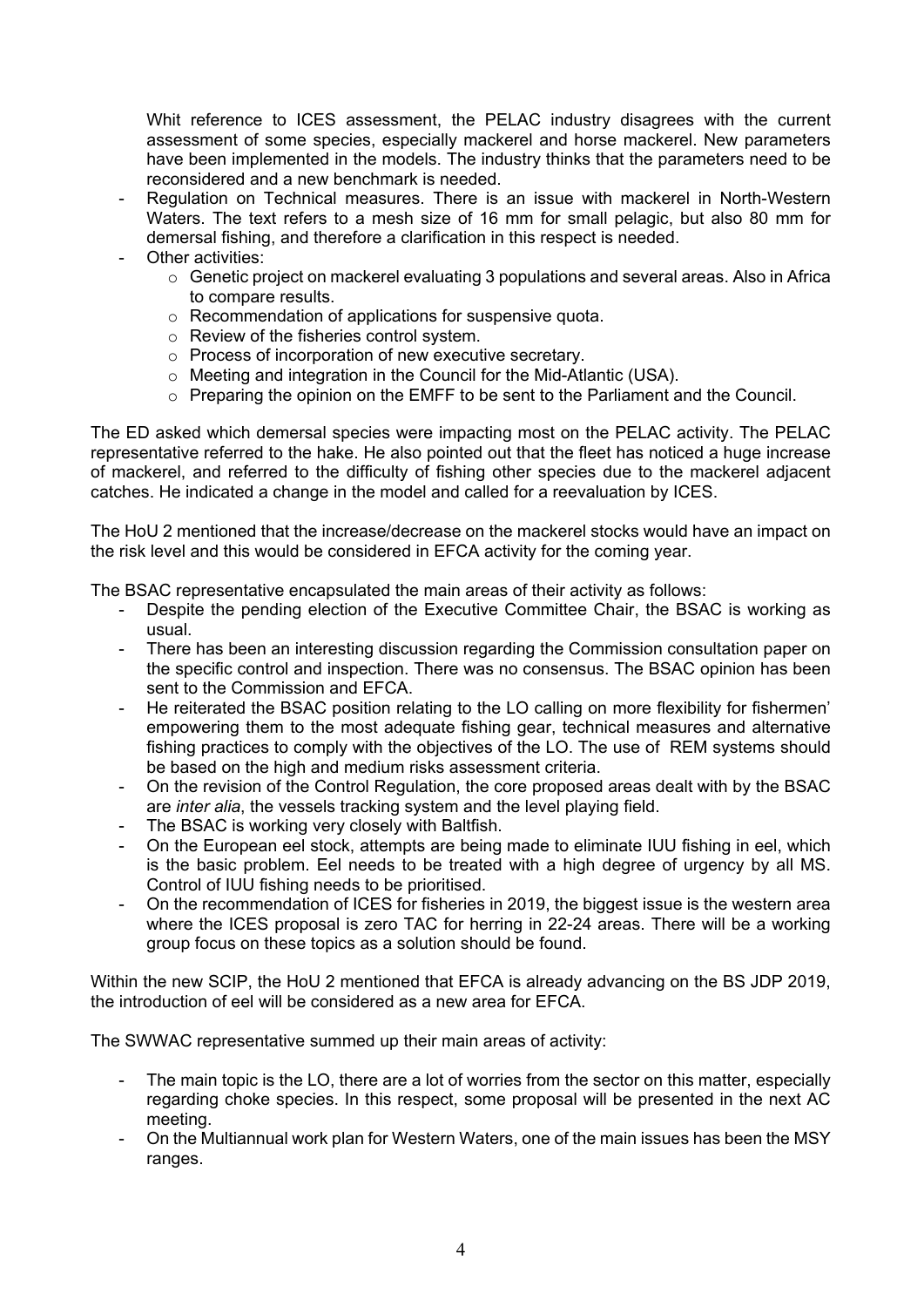- On the Control Regulation and the EMFF presented to the AC by the Commission in early July 2018, the sector has been critical of the drafts. The sector wants simplification; however, they consider that the way it has been simplified goes against good fisheries management.
- On the Southern Bay of Biscay, an agreement with the help of a scientist to better manage the stock is being sought.
- The SWWAC would like to increase communication with EFCA.

The ED stated that EFCA is open to improve current communication and offer to participate in a specific meeting to that aim. He also extended the suggestion to other ACs.

On the LO concerns, the HoU 2 that the demersal fisheries would be covered by the Western waters JDP 2019, allowing EFCA to coordinate a more dedicated action in this respect.

The NWWAC representative highlighted their main areas of work:

- On the LO, the NSAC is working very closely with the MS on the elaboration of a choke mitigation tool to identify species and stocks that affect the main fisheries.
- On the Control Regulation proposal, to prepare the advice a specific meeting is planned on 15 October 2018.
- Brexit and the potential involvement of UK as observer.
- The advice by consensus on the Fishing opportunities for 2019.

The HoU 2 pointed out that in 2019 a JDP operating fully on demersal fisheries will start. The first risk assessment has been done, some potential high-grading of species and other possible illegal discards have been outlined. EFCA is open to dialogue with the industry and a workshop on risk assessment results in North-Western waters has been envisaged.

The MAC representative highlighted the main areas of work:

- The MAC has been active for one year and a half, looking at the effects of fisheries on the market, and how the market can influence the fisheries policy (60% of the market demand is supplied by third countries). Although, there is a market dimension that can be separated from the catching dimension, it has to be taken into account that some companies have vertically integrated systems encompassing catches, processing and market.
- Working with other ACs to avoid duplication of work.
- Looking into producer organisations functioning, as they are instrumental to ensure proper control and organisation of the market in terms of sustainable and well organised fishing.
- On the Control Regulation, they are focused on the traceability rules, identifying challenges regarding the definition of lots and the type of products included, such as processed products e.g. surimi.
- On IUU fishing, external dimension, they look into the marketing standards, analyse the rules in force and look for improvements, e.g. conservation and market sizes to be aligned. On the internal dimension, a small catch can lead to a non-IUU fishing product. Market pressure can potentially combat IUU. Therefore, they are looking for a way to contribute to the wider discussion.
- Working on a paper on the level playing field. The focus is on regulations and control while looking for case studies, both at EU and non-EU level.

The BSAC representative supported that market measures are instrumental to combat IUU fishing, and therefore should be considered.

The MAC representative mentioned that the main retailers' complaint is about losing their market. If the product disappears from the shelves, the fish will go to the black market.

The representative of PT requested if there was any information on the state of play about the sardine in ES and PT.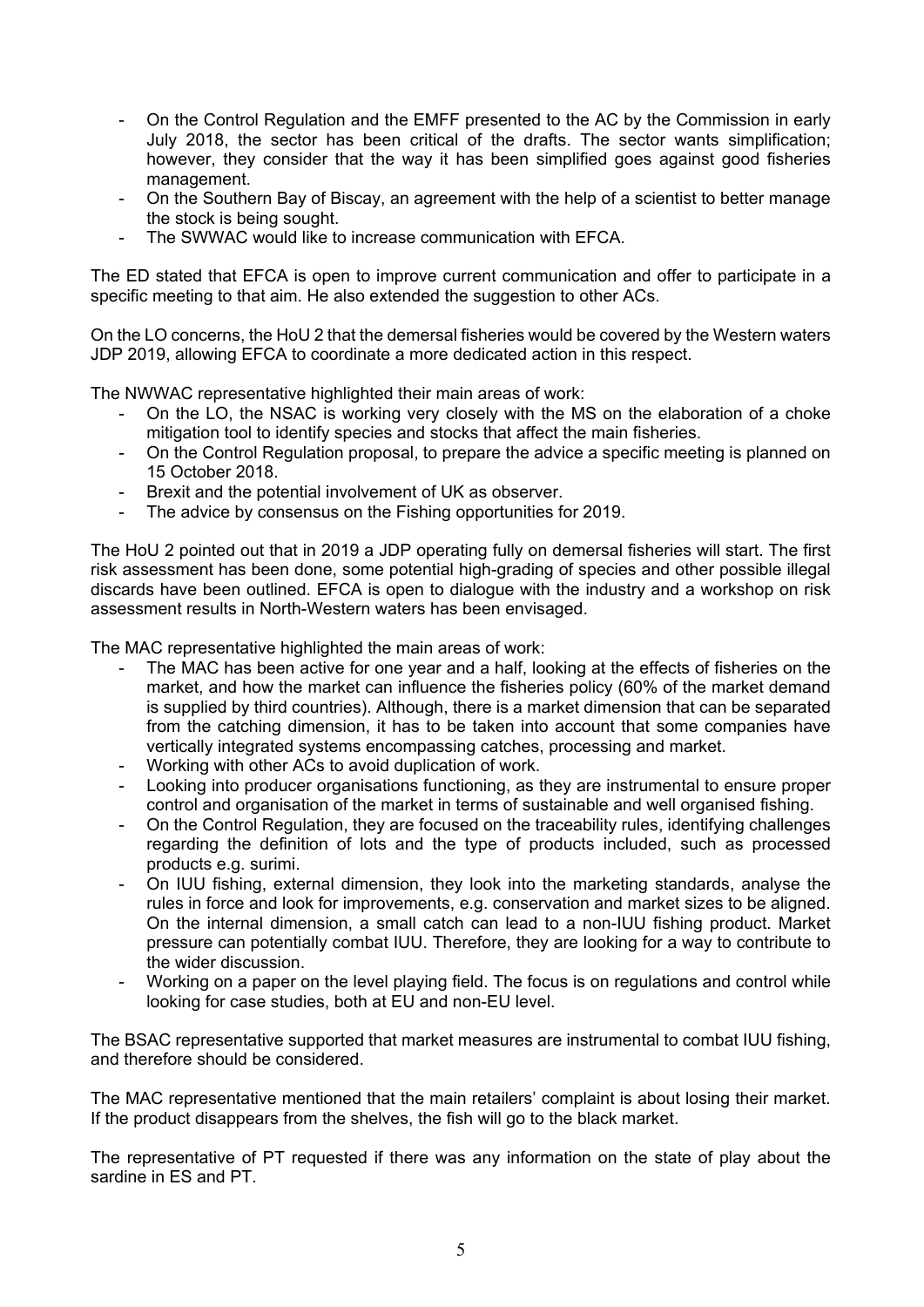The SWWAC representative indicated that the sardine looks in good shape for next year and the scientific institutes of ES and PT give good prospects. The SWWAC representative called for a revision of the scientific position.

## **2. EFCA's Annual work programme 2018 implementation**

The ED presented EFCA's Annual work program 2018 implementation. A growing trend of inspections is being seen, e.g. in the North Sea there have been around 11 000 inspections<sup>1</sup>, both at sea and ashore, and 1181 suspected infringements. In the Black Sea, the first pilot project activity took place in April and a JDP will enter into force in 2019.

The ED highlighted that the regional cooperation with the ACs is very welcomed.

He also informed that EFCA is committed to enhance transparency on contacts with organisations or self-employed individuals. Sometimes EFCA receives requests from different organisations, like local NGOs, and would like the companies to be registered in the transparency register. In this respect, a decision<sup>2</sup> to improve transparency has been adopted.

The LDAC representative referred to the PESCAO project, he mentioned that the ultimate aspiration would be to have one main regional fisheries monitoring centre coordinating operations for the whole Atlantic African Coastal States. On training, the objective would be to get to a mutual recognition of inspections between countries, for which it would be best to have common core curricula on a regional basis recognised by the countries involved. He asked if EFCA had been looking into it.

The HoU 3 explained that, to promote a common understanding, EFCA delivers the same type of training to the different partners. He pointed out that the integration of the Atlantic African countries on the technical measures domain is not so evident, e.g. each country has its own legislation. On recognition of inspections, as a first step, EFCA is working with international teams of inspectors, acceptance of reports is a step further.

The NWWAC representative asked if within the EFCA multipurpose operations, the protection of the environment was also included, e.g. the monitoring of litter and oil inspections in maritime protected areas. She mentioned that last September during the STECF meeting, a scientist was invited to make a presentation about the contamination affecting the dynamic of fisheries. She inquired if, considering the synergies between EFCA and EMSA, there was collaboration with EMSA to monitor those activities affecting the fisheries.

The ED mentioned that EFCA was concerned about the different factors affecting the fisheries. It has not been discussed with EMSA at this stage. He pointed out that the legal basis has to be taken into account; it would require a comprehensive approach to be discussed with the Commission.

## **3. EFCA's draft Programming Document: Multiannual work programme 2019-2020 and Annual work programme 2019**

**4. The Way Forward: Programming Document 2020-2024** 

Due to the timing both agenda items were discussed together.

The ED summed up the main highlights in the PD 2019 and the draft PD 2020:

The PD 2019 cover a 2-year cycle. It follows the multiannual priorities set up in the previous multiannual programming.

<u>.</u>

<sup>1</sup> Data available on 2 October 2018

<sup>&</sup>lt;sup>2</sup> Decision No 2018/013 of the Executive Director of the European Fisheries Control Agency of 26 June 2018 on the publication of information on meetings with organisations or self-employed individuals.